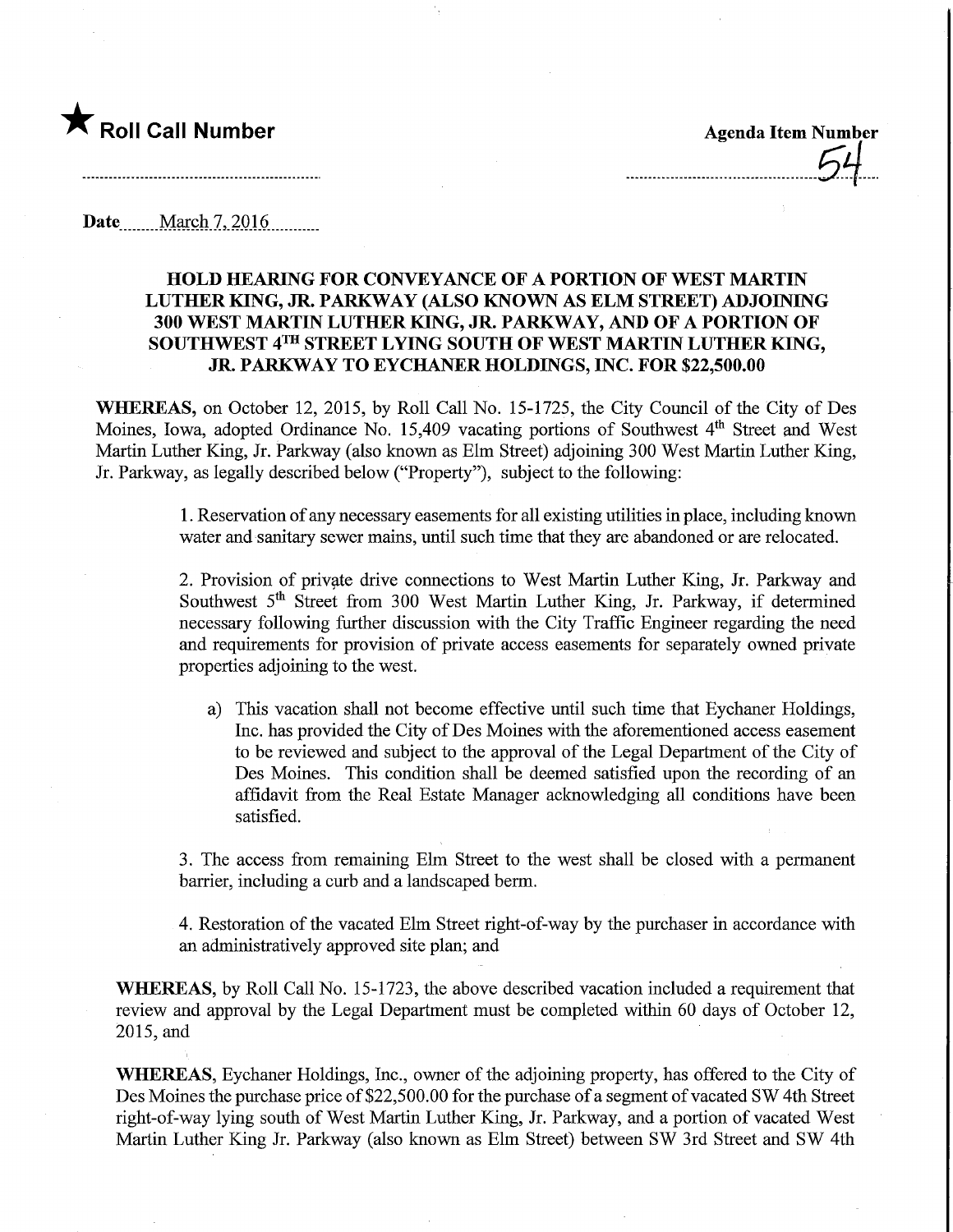

Date March 7, 2016

Street, all adjoining 300 West Martin Luther King Jr. Parkway (herein "City Right-of-Way"), in order to create direct access to both West Martin Luther King, Jr. Parkway and Southwest 5<sup>th</sup> Street as part of the redevelopment of their adjoining property, which price reflects the restricted-use fair market value of the City Right-of-Way as currently estimated by the City's Real Estate Division; and

WHEREAS, the City has no known current or future public need for the Property proposed to be sold and the City will not be inconvenienced by the sale and conveyance of said Property, subject to the reservation of a permanent no-build easement on the Property and an easement upon the Property for the continued use and maintenance of any utilities now in place, including utilities for the benefit and use of the City, with the right of entry for servicing same, until such time as they are abandoned or relocated by the buyer at the buyer's expense, and further subject to the requirements of the Offer to Purchase, and to the conditions set forth in Vacation Ordinance 15,409 recorded in the Office of the Recorder of Polk County, Iowa on November 10, 2015; and

WHEREAS, on February 22, 2016, by Roll Call No. 16-0273, it was duly resolved by the City Council of the City of Des Moines, Iowa, that the proposed conveyance of the Property be set down for hearing on March 7, 2016, at 5:00 p.m., in the City Council Chambers; and

WHEREAS, due notice of said proposal to convey the Property was given as provided by law, setting forth the time and place for hearing on said proposal; and

WHEREAS, in accordance with City Council direction, those interested in the proposed conveyance, both for and against, have been given an opportunity to be heard with respect thereto and have presented their views to the City Council of the City of Des Moines, Iowa.

NOW, THEREFORE, BE IT RESOLVED by the City Council of the City of Des Moines, Iowa:

1. Upon due consideration of the facts and statements of interested persons, any and all objections to the proposed conveyance of the vacated right-of-way, as described below, are hereby overruled and the hearing is closed.

2. There is no public need or benefit for the vacated SW 4th Street right-of-way lying south of West Martin Luther King, Jr. Parkway, or the portion of vacated West Martin Luther King Jr. Parkway (also known as Elm Street) right-of-way between SW 3rd Street and SW 4th Street, proposed to be conveyed, and the public would not be inconvenienced by reason of the conveyance of a segment of vacated SW 4th Street right-of-way lying south of West Martin Luther King, Jr. Parkway, or a portion of vacated West Martin Luther King Jr. Parkway (also known as Elm Street) between SW 3rd Street and SW 4th Street, all adjoining 300 West Martin Luther King Jr. Parkway, legally described as follows, to Eychaner Holdings, Inc. for \$22,500.00, and said conveyance be and is hereby approved, subject to the reservation of a permanent no-build easement on the Property and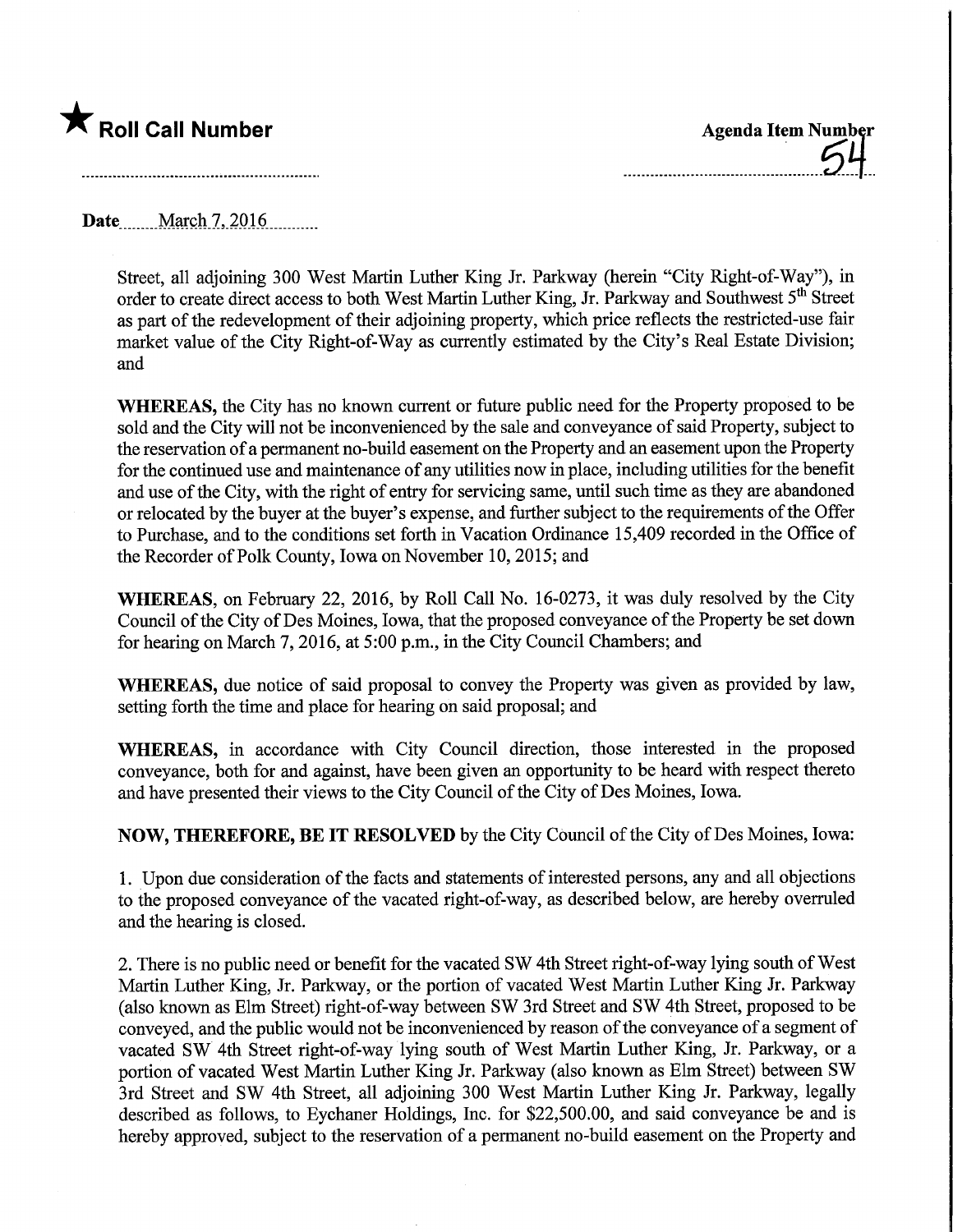# $\bigstar$  Roll Call Number

Agenda Item Number

### Date March 7, 2016

an easement upon the Property for the continued use and maintenance of any utilities now in place, including utilities for the benefit and use of the City, with the right of entry for servicing same, until such time as they are abandoned or relocated by the buyer at the buyer's expense, and further subject to reservation of easements therein, and to the requirements of the Offer to Purchase, and to the conditions set forth in Vacation Ordinance 15,409 recorded in the Office of the Recorder of Polk County, Iowa, on November 10, 2015, in Book 15802, Page 154:

All that part of vacated SW 4th Street lying East of and adjoining Lots 54 through 63 inclusive in Railroad Addition, an Official Plat, all now included in and forming a part of the City of Des Moines, Polk County, Iowa,

#### And

That part of vacated West Martin Luther King Jr. Parkway (former Elm Street) right-of-way being more particularly described as follows:

Beginning at the Northeast comer of Lot 54 in Railroad Addition, an Official Plat; thence North 15°(degrees) 19'(minutes) 11 "(seconds) West, 54.40 feet along the northerly extension of the West right-of-way line of SW 4th Street; thence North 80°01'27" East, 122.41 feet; thence South 15°44'55" East, 32.08 feet to the North line of that 10 foot strip of right-of-way previously vacated by Ordinance No. 15,378 and conveyed to Green Ltd., L.C. by that Quit Claim Deed filed in Book 15636, Page 653 in the Office of the Recorder for Polk County, Iowa; thence South 74°15'05" West, 76.13 feet along the North line of said previously vacated right-of-way to the northerly extension of the East right-of-way line of SW 4th Street; thence South 15°19'11" East, 10.00 feet along the northerly extension of the East right-of-way line of SW 4th Street to the Northwest comer of Lot 1 in Green Colonial Place Plat 2, an Official Plat; thence South 74°15'05" West, 46.00 feet to the point of beginning. All now included in and forming a part of the City of Des Moines, Polk County, Iowa, and containing 18,028 square feet.

3. The authority for Legal Department review and approval by set forth by Roll Call No. 15-1723 concerning the above described vacation is hereby extended until May 7,2016.

4. The Mayor is authorized and directed to sign the Offer to Purchase and Quit Claim Deed for the conveyance as identified above, and the City Clerk is authorized and directed to attest to the Mayor's signature.

5. The Real Estate Division Manager is authorized and directed to sign the Affidavit Acknowledging Satisfaction of Conditions Contained in Ordinance 15,409.

5. Upon proof of payment of the consideration plus \$113.00 for publication and recording costs, the City Clerk is authorized and directed to forward the original of the Quit Claim Deed, together with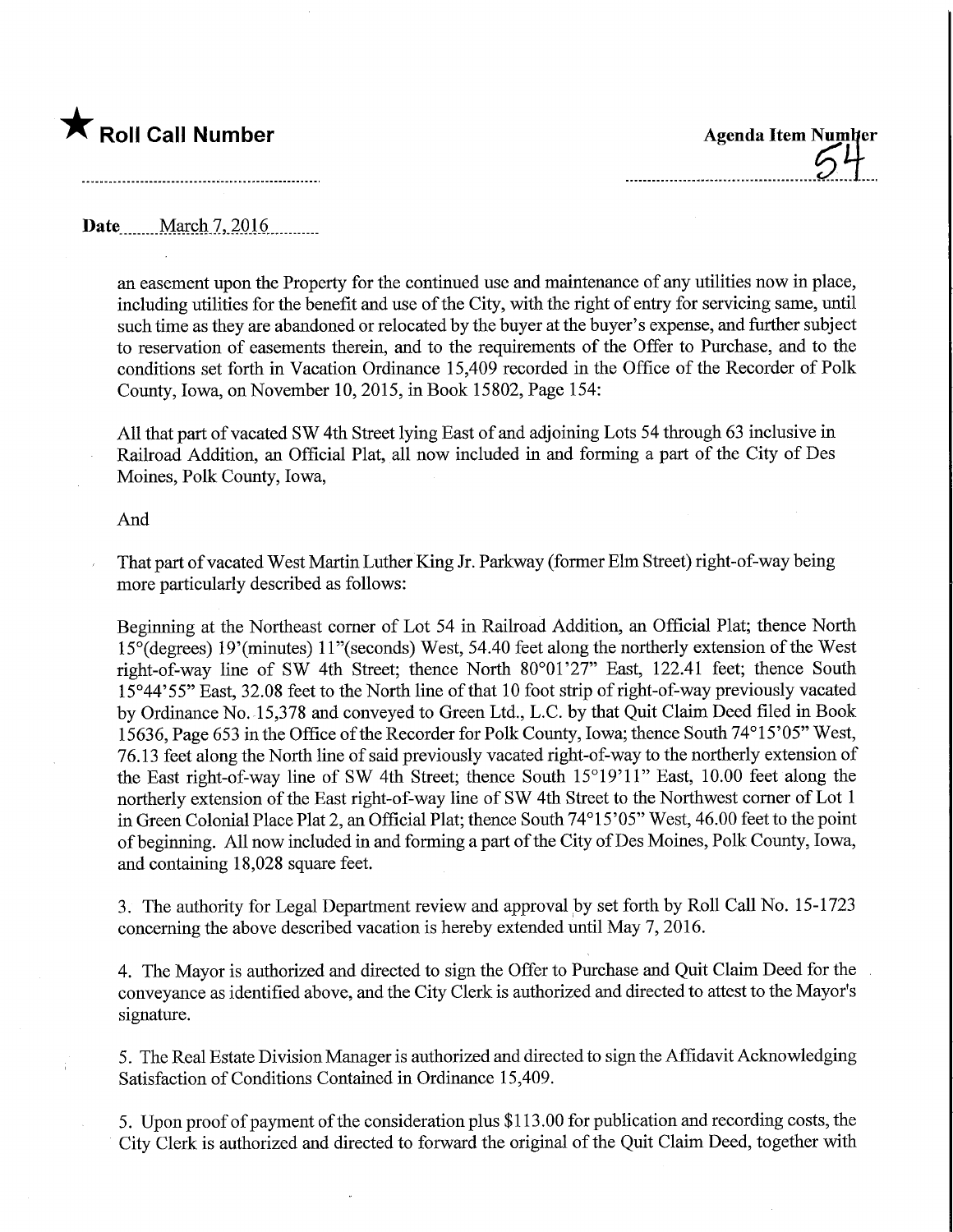## **The Roll Call Number Agents Contained Agents Agents Item Number**

Date **March 7, 2016**.

a certified copy of this resolution and of the affidavit of publication of the notice of this hearing, to the Real Estate Division of the Engineering Department for the purpose of causing said documents to be recorded.

6. The Real Estate Division Manager is authorized and directed to forward the original of the Quit Clami Deed and the Affidavit Acknowledging Satisfaction of Conditions Contained in Ordinance 15,409, together with a certified copy of this resolution and of the affidavit of publication of the notice of this hearing, to the Polk County Recorder's Office for the purpose of causing these documents to be recorded.

7. Upon receipt of the recorded documents back from the Polk County Recorder, the Real Estate Division Manager shall mail the original of the Quit Claim Deed and copies of the other documents to the grantees.

8. Non-project related land sale proceeds are used to support general operating budget expenses: Org-EG064090.